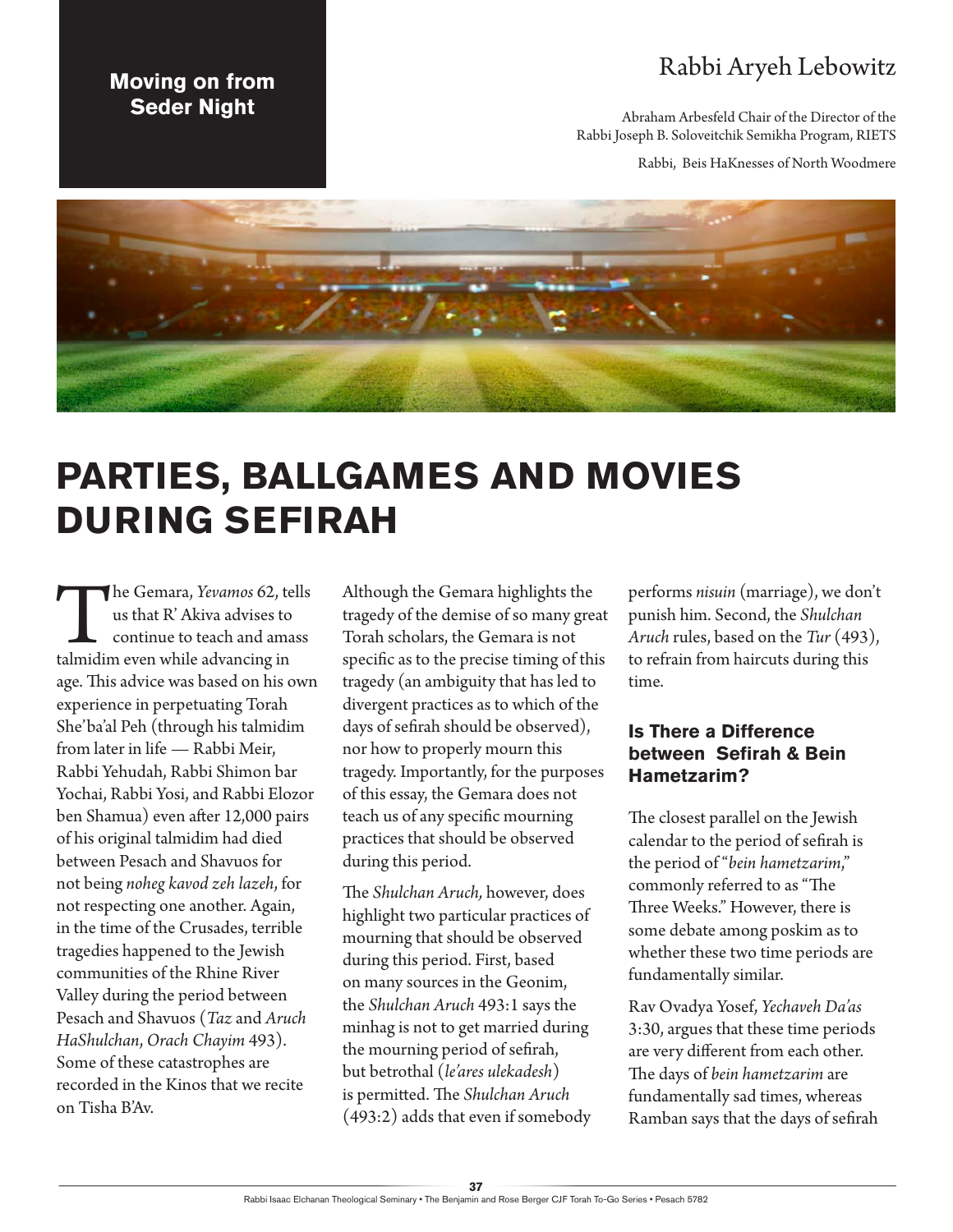are like a Chol Hamoed of sorts, in that they bridge the holidays of Pesach and Shavuos. In other words, mourning practices are a natural fit during the *bein hametzarim*, whereas they are observed during sefirah to commemorate anomalous events that occurred. It therefore follows that saying Shehecheyanu and moving into a new house (especially in Eretz Yisrael where it is a mitzvah) would be prohibited during The Three Weeks but permissible during sefirah. Only forms of excessive simcha, such as weddings, haircuts and music, are forbidden during sefirah.

Similarly, Rabbi Eliezer Waldenberg, Tzitz Eliezer 18:41, also says that strictly speaking the only prohibited activities during sefirah are weddings, haircuts, and music. All other forms of mourning would be dependent on *minhag* (custom). He therefore concludes that as long as one doesn't have a *minhag* to the contrary one may say Shehecheyanu, make home improvements, go swimming, etc.

Despite this view of poskim that distinguishes these two time periods, there are several indications that they are similar, and that the period of sefirah is not a fundamentally happy time. In fact, it is possible that the period of sefirah is a time of mourning and sadness even on a Biblical level. Moreinu HaRav Schachter shlit"a often mentions that the Zohar considers sefirah to be a Biblical period of mourning unrelated to the death of the students of Rabbi Akiva, and explains that it

is because of this Biblical element of aveilus that we don't recite complete Hallel on She'vi'i shel Pesach in commemoration of the miracle of kriyas Yam Suf, even though we do recite Hallel Shaleim to commemorate other miracles (such as the miracles of Chanukah).

Indeed, the *Magen Avraham* says that we should refrain from singing and dancing during the period of sefirah. The *Mishnah Berurah* 493:2 says "*ain l'harbos b'simcha*" — "we should not increase simcha," but permits Shehecheyanu in a situation where it happened (*im nizdamnu lo*). There is a dispute among the Acharonim (quoted in the *Dirshu* edition of the *Mishnah Berurah*) as to whether the *Mishnah Berurah* would even allow saying a *Shehecheyanu lechatchila*. If the Mishnah Berurah does allow recitation of *Shehecheyanu* during sefirah, he clearly distinguishes between this period and that of *bein hametzarim*, but if the *Mishnah Berurah* in fact holds that we may not recite *Shehecheyanu* during sefirah, he may hold that they are similar.

As a matter of halacha, Rav Soloveitchik, cited in *Nefesh Harav* pages 191-192, based on the *Magen Avraham* and his own analysis, says that we can assume the period of mourning is patterned after some actual halachos of aveilus, so all the laws that a mourner observes in the 12 months for a parent should apply.

Rav Moshe Feinstein, *Igros Moshe*, *Even Ha'Ezer* 1:98, also agrees that both time periods should probably be treated the same way, but in dealing with a party for a wedding, combines the possibility that sefira is different from The Three Weeks, with the idea that it is a *seudas mitzvah* to be lenient in a particular scenario.

#### **Practical Application to Parties, Ballgames and Movies**

When it comes to the question of attending parties during sefirah, it would depend on which opinion one follows in the above discussion. If you hold like Rav Soloveitchik, it is prohibited to have any sort of *simchas merei'us* (social party) even without music. If you hold like Rav Ovadya, it should be permissible. If you hold like Rav Moshe, you would need additional considerations for leniency such as a mitzvah purpose.

However, the precise definition of a party is not so clear. It is difficult, for example, to clearly define at what point a social gathering moves from a small meal with friends, into the category of a full-blown party. Moreinu Rav Schachter shlit"a thought that having one or two couples over for a barbecue is permissible during sefirah since that does not yet rise to the level of a "party," but more than that is a problem.

A shul or yeshiva dinner, for example, involves many friends getting together and eating in large crowds. However, it would also have the leniency of



Find more shiurim and articles from Rabbi Lebowitz at www.yutorah.org/rabbi-aryeh-lebowitz